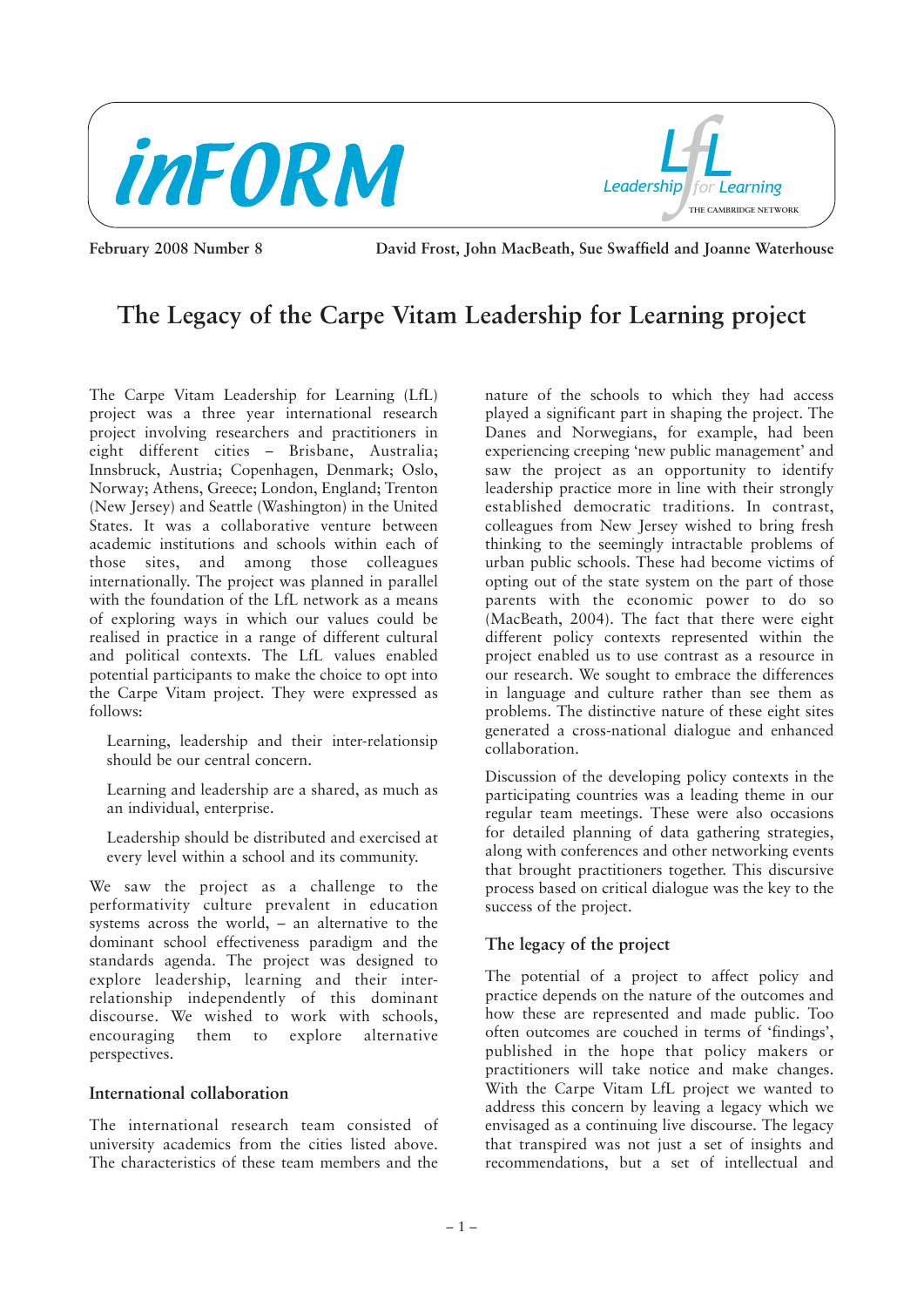practical tools designed to help people fashion their own discourse and to support professional and organisational learning. These tools included:

- a set of principles for practice,
- a conceptual framework,
- developmental strategies; and
- practical tools / instruments.

### **Principles for practice**

The idea of principles for practice emerged in the Carpe Vitam project as a way of capturing what we were learning about leadership, learning and the connection between them. Our principles for practice were derived in part from the theoretical perspectives introduced by both research team members and visiting speakers, and in part from research data gathered in the first year of the project. We put forward draft principles to inform discussion during international conferences. Posters listing the principles were displayed in rooms where workshops

took place and participants were asked to use the principles as a framework for discussion. Participants were also asked to test and challenge the draft principles. Discussions were observed by members of the research team, noting where the principles were upheld and where they were challenged. At our final conference the critique of the principles intensified and we emerged with a set of principles for practice that defined our collective view of what leadership for learning could and should be.

In offering the leadership for learning principles for practice to others we want to be clear about their nature and purpose. They are first and foremost statements in which values are embedded. Second, they are an attempt to express, in a sufficiently concrete way, a vision of ideal practice which others can refine and develop. It must be emphasised that they are not conceived of as a normative checklist against which to measure performance; rather, they are an expression of pedagogical aims; a tool for discourse.

The discursive process through which the principles came into being is illustrated in Figure 1.



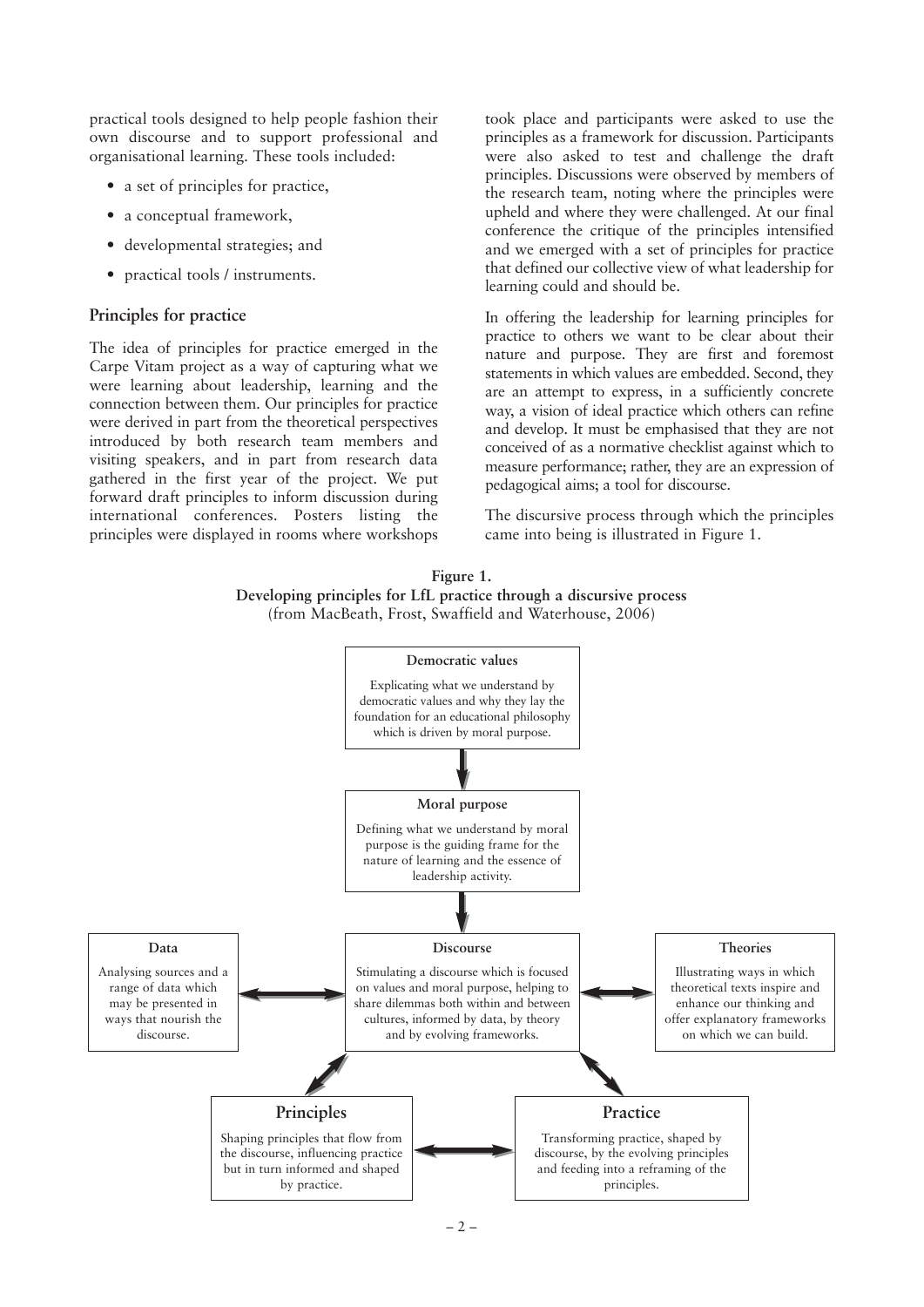The discursive process depicted above is grounded in democratic values and the moral purpose of education. The relationship between the principles, professional practice, data and theories is an iterative and interdependent one. The principles are not only an outcome of the project – an expression of our collective understanding about leadership for learning and our commitment to its realisation in practice – but also a tool to enable us to develop that understanding.

The principles for practice developed through the project are expressed in Figure 2 below as five broad statements, each of which is expanded by five or six more specific statements, sometimes referred to as 'prompts for action'.

> **Figure 2.** Principles for practice – five headings

Leadership for learning practice involves maintaining a focus on learning as an activity

Leadership for learning practice involves creating conditions favourable to learning as an activity

Leadership for learning practice involves creating a dialogue about leadership and learning

Leadership for learning practice involves the sharing of leadership

Leadership for learning practice involves a shared sense of accountability

It should be noted that the five principles are interrelated but presented as five separate statements to facilitate discussion and deepen understanding. We now discuss each principle in outline.

# **Maintaining a focus on learning as an activity**

It may seem unnecessary to emphasise the central importance of learning, but the familiarity of the word and the different ways it is used can prove problematic. Learning is often taken as synonymous with attainment as measured by tests. In popular conception it is what happens in classrooms as the result of teaching, often with the idea of a curriculum being 'delivered' by a teacher and 'received' by pupils. By contrast, our principles for practice are built on the idea of learning as an activity. This is not a purely cognitive activity engaged in by individual

students, but it is also a social activity involving all members of the school community in the widest possible range of transactions and locations. Learning is assumed to involve the development of understanding, practical capability, meta-cognitive awareness, and the ability to learn how to learn, as well as dispositions such as resilience and curiosity. Learning occurs in the flow of interaction among members of the learning community and therefore has social and emotional dimensions that are inseparable from the cognitive. This is where the connection between learning and leadership becomes so apparent, as learning is enhanced through opportunities to exercise leadership. For example, when children teach one another or collaborate to support each other's learning, the development and expression of human agency and moral purpose impel learning and discovery.

- **1. Leadership for learning practice involves maintaining a focus on learning as an activity in which:**
	- a. everyone is a learner
	- b. learning relies on the effective interplay of social, emotional and cognitive processes
	- c. the efficacy of learning is highly sensitive to context and to the differing ways in which people learn
	- d. the capacity for leadership arises out of powerful learning experiences
	- e. opportunities to exercise leadership enhance learning

The word 'focus' in the expression of this first principle is key because, regardless of the national context, the everyday discourse within schools is shaped by policy pressures and by the demands of organisational convenience, so that learning ceases to be the main consideration. Maintaining the focus on learning has to be worked at and be seen as the paramount concern of leadership. Our surveys of school staff clearly indicated that a commitment to maintaining a focus on learning grew in strength during the life of the project, yet remained a challenge. Nonetheless, it is clear that working to maintain the focus on learning is profoundly satisfying and intrinsic to teachers' professional identity.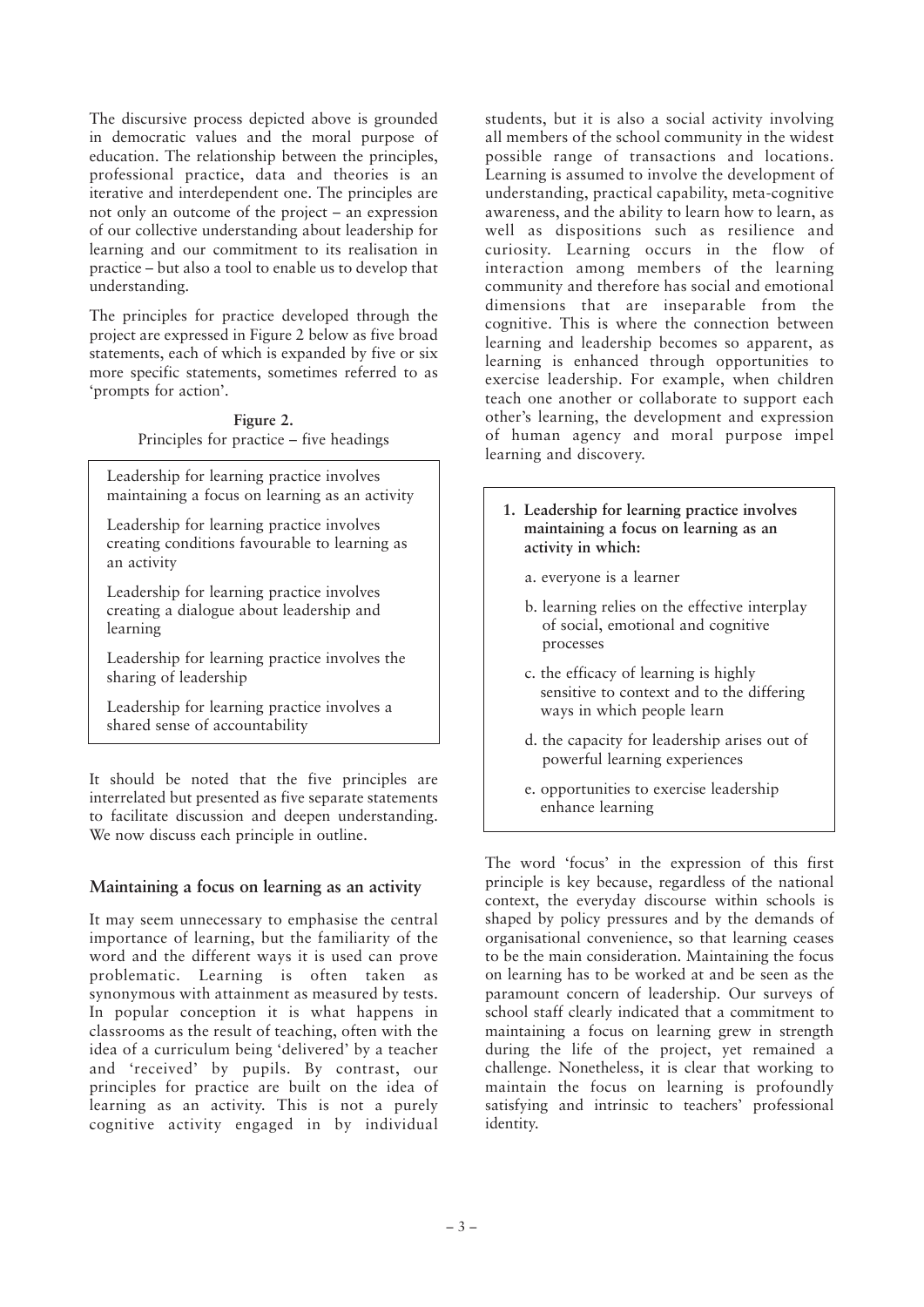# **Creating conditions favourable to learning as an activity**

If there is to be a focus on learning as activity, there is a need to work on the conditions that nurture this fragile entity and provide opportunities for learning capacity to grow. This is as much about culture building as it is about the design of the physical environment and the use of appropriate pedagogic strategies.

- **2. Leadership for learning practice involves creating conditions favourable to learning as an activity in which:**
	- a. cultures nurture the learning of everyone
	- b. everyone has opportunities to reflect on the nature, skills and processes of learning
	- c. physical and social spaces stimulate and celebrate learning
	- d. safe and secure environments enable everyone to take risks, cope with failure and respond positively to challenges
	- e. tools and strategies are used to enhance thinking about learning and the practice of teaching

As teachers pursue goals in relation to pupils' learning they are obliged to focus on their own learning. Indeed it may be argued that professional learning is an even higher priority than children's learning, as ignorance of how children learn and grow may be worse than no teaching at all. Teachers who seem unable to learn, or who do not acknowledge their role as learners when they are with their students, convey a hidden, but nonetheless powerful negative message. It is therefore an organisational challenge to enable teachers to learn; to create a climate within which teachers feel able to innovate, reflect on their practice and open it up to debate with their colleagues. Organisational learning depends on the capacity to open up 'the way we do things round here' to continuous, critical scrutiny. A focus on organisational learning implies a deep capacity to respond to situations intelligently. It requires a toolbox of strategies and techniques to be used flexibly to develop shared knowledge. An effective institutional memory is vital to ensure forward momentum that does not depend on the particular individuals who might be in formal leadership roles. Learning at the level of the system is also crucial, not only as a way of enabling professional and organisational, but also in order to review and challenge the policies and structures which might constitute affordances or hindrances.

## **Creating a dialogue about leadership for learning**

The third principle lays emphasis on dialogue, whose Greek roots (dia logos) remind us of a particular kind of conversation – a search for shared meaning and common understanding. This principle is concerned with the link between leadership and learning which is fore-grounded when we go beyond the tacit, taken-for-granted assumptions about both leadership and learning and make our beliefs about them visible and explicit. In the Carpe Vitam project we found that the development of dialogue about learning was increasingly manifest in practices such as consulting pupils about their learning preferences, but far more challenging was the idea of a continuing dialogue that embraced leadership for learning.

Bringing all members of the school community into the dialogue about leadership for learning raises fundamental issues about power and authority. For many teachers and schools, order and respect are hard won and so it is not surprising to find a degree of reluctance to invite pupils, parents and others to question leadership structures, styles or processes. Nevertheless, if the leadership density that Sergiovanni (1992) talks about is to be more than a pipe-dream, we have to face this challenge. There is also a difficulty about language in that not all teachers, students and other members of the community have a confident grasp of the vocabulary of leadership. It is through the resolute pursuit of such dialogue that we begin to see leadership and learning becoming shared concerns for everyone.

- **3. Leadership for learning practice involves creating a dialogue about LfL in which:**
	- a. LfL practice is made explicit, discussable and transferable
	- b. there is active collegial inquiry focussing on the link between learning and leadership
	- c. coherence is achieved through the sharing of values, understandings and practices
	- d. factors which inhibit and promote learning and leadership are examined and addressed
	- e. the link between leadership and learning is a shared concern for everyone
	- f. different perspectives are explored through networking with researchers and practitioners across national and cultural boundaries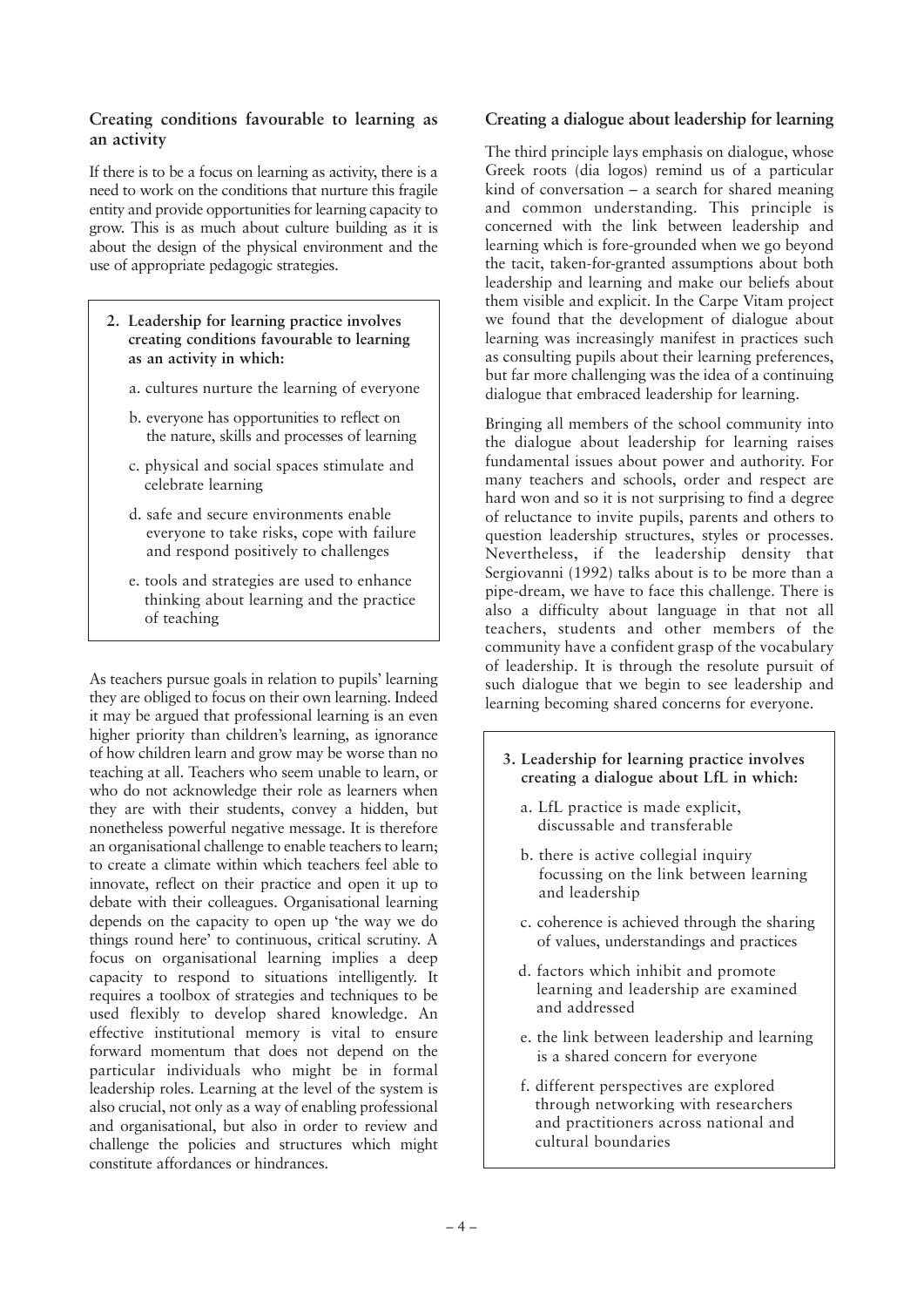Participation in the project modelled the process of dialogue about leadership for learning. The systematic reflection and debate that took place through the project conferences and through schoolbased activities supported by project 'critical friends' helped to promote the value of such dialogue. Collegial inquiry in which staff and students raise questions about pedagogy and gather data to fuel collective reflection flourished. In many cases the Carpe Vitam project survey data provoked this kind of process but it was taken forward most powerfully when teachers and principals drew upon their partnerships with their local university and were engaged in award-bearing investigations leading to Certificates, Masters degrees and Doctorates.

The second tranche of survey data gathered in the final year of the project told us something about progress in relation to the dialogue about leadership for learning. The responses suggested that, although some schools had made great strides forward, embedding LfL in practice remains a significant challenge. In a pressured environment where deep or 'authentic' learning can become submerged, our evidence suggests that it is possible to draw all members of their learning communities into the dialogue about leadership for learning. This is more likely to happen when school principals, headteachers, senior leadership teams and district superintendents have the necessary will, courage and resilience.

# **The sharing of leadership**

A key dimension of the values on which the Carpe Vitam project was founded was the commitment to sharing leadership. Principals and headteachers had brought their schools into the project because of their belief in the value of shared leadership, but for many schools this proved to be a challenging proposition, particularly where there were long established hierarchies of responsibility.

- **4. Leadership for learning practice involves the sharing of leadership in which:**
	- a. structures support participation in developing the school as a learning community
	- b. shared leadership is symbolised in the day-to-day flow of activities of the school
	- c. everyone is encouraged to take the lead as appropriate to task and context
	- d. the experience and expertise of staff, students and parents are drawn upon as resources
	- e. collaborative patterns of work and activity across boundaries of subject, role and status are valued and promoted

In the project schools, senior leadership teams created structures that encouraged wider participation in school development and allowed informal leadership to have fuller expression.

How the principle of shared leadership played out in different cultural contexts was an enduring subject of discussion among project participants. The traditionally flatter organisation of Scandinavian schools seemed to encourage broader participation than in other parts of Europe and the U.S. where more hierarchical structures dominate. For many schools shared leadership is about working together, teamwork, and collaboration, but it is the interplay of strong leadership from the top and leadership as distributed that emerges as a recurring paradox.

The inclusion of young people within distributed leadership was a major theme in the Carpe Vitam project. In some schools student leadership was fostered through the allocation of special roles such as being a mentor to younger students or as a representative on the school council. In some cases it was evident that student leadership opportunities arose where there had been a cultural shift caused by a more systemic focus on learning. This tended to create a virtuous circle of increased pupil attendance, greater student engagement, and more opportunities for authentic learning.

The data from the various sites suggested that 'shared leadership' is something that principals, teachers and students increasingly aspire to but is understood quite differently in different settings. In some instances it is understood as delegation, while in others it is seen in more bottom-up terms, as initiative spontaneously exercised and as teamwork. In conference workshops we offered tools such as a 'leadership density grid' which groups work with to identify potential leadership opportunities and growth points for shared leadership. These workshops reminded us of how deeply embedded conceptions of leadership are, and the time it takes for new forms of shared leadership to emerge and become established in thinking and practice.

# **Fostering a shared sense of accountability**

Accountability is a particularly problematic concept, rooted as it is in political structures and linguistic conventions with connotations that evoke strong responses in different cultures. In discussions at our international conferences it aroused vigorous debate, reflecting in part the enormous variation in colleagues' experience of accountability. To some the word suggested the dutiful report of levels of measured attainment to political masters; to others it was something more collegial.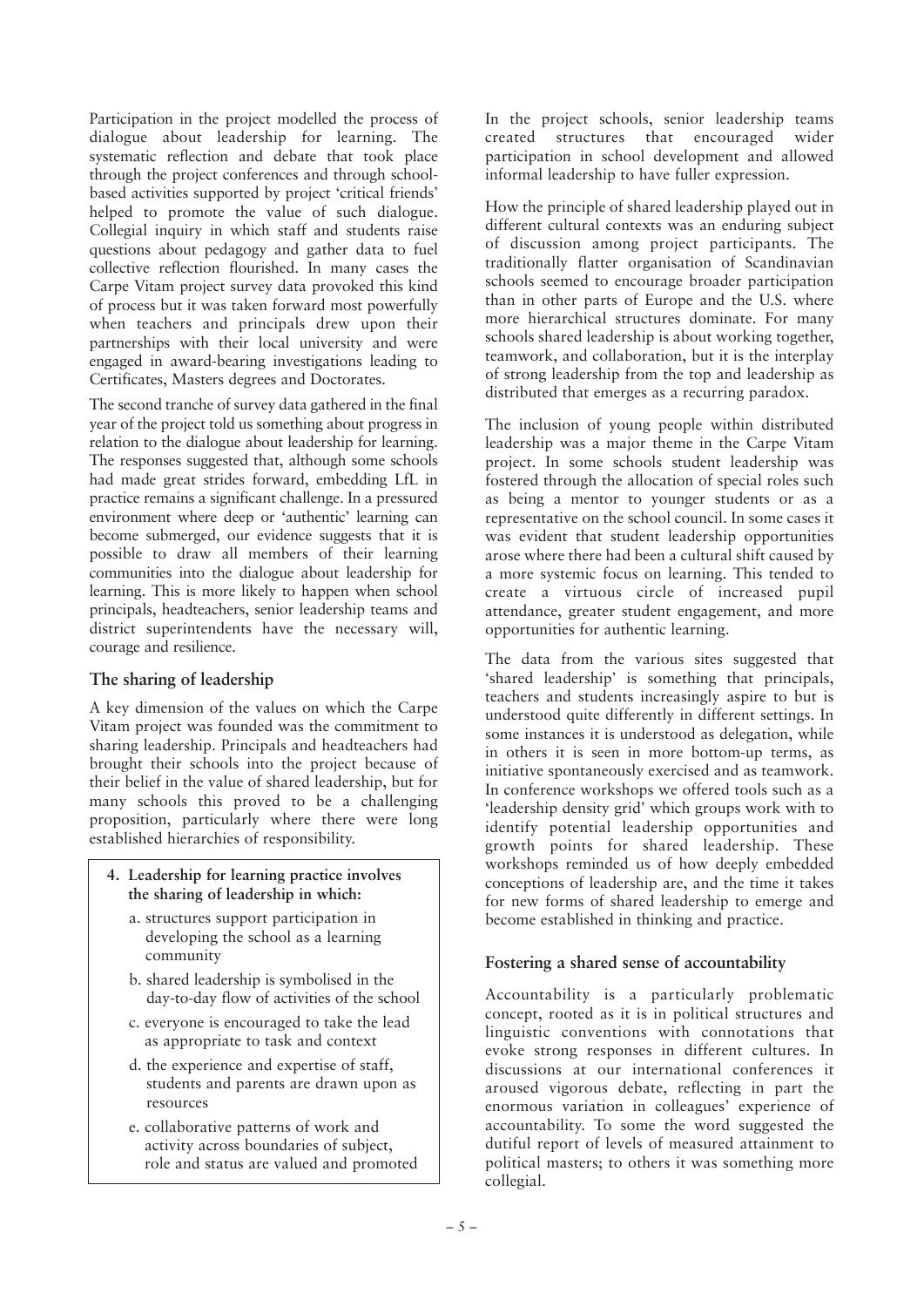#### **5. Leadership for learning practice involves a shared sense of accountability in which:**

- a. a systematic approach to self-evaluation is embedded at classroom, school and community levels
- b. there is a focus on evidence and its congruence with the core values of the school
- c. a shared approach to internal accountability is a precondition of accountability to external agencies
- d. national policies are recast in accordance with the school's core values
- e. the school chooses how to tell its own story taking account of political realities
- f. there is a continuing focus on sustainability, succession and leaving a legacy

Many participants emphasised the importance of various forms of internal accountability (Elmore, 2003). For some, accountability was primarily concerned with the collaborative evaluation of the quality of students' work. For others a major feature of accountability was inviting parents to observe classroom practice, helping to foster a dialogue about the nature of the educational experience the school offers. There was also strong consensus that accountability is about responsibility for actions taken that teachers owe to one another. These different approaches are all part of internal accountability, to students, parents and colleagues.

Complex relationships between internal and external accountability began to emerge through these discussions and the inter-school networking that followed. In some cases the clarification of the importance of a focus on learning and the conditions for learning acted as a counter-balance to a focus on statutory standard assessments alone. This gave the impetus to developing a shared approach to internal accountability as a precondition of accountability to external agencies. The tension between the external pressure created by the 'standards agenda' and professional imperatives was a recurring theme. Some teachers felt a sense of embattlement and ambivalence about accepting responsibilities for leadership in such a climate. What came to be held in common as the project matured was that accountability, however understood, had to confront the disempowering effects of top-down accountability.

Strong internal support gives rise to the resilience and vitality that enables a school to tell its own story in its own register and in terms of its own core values.

## **A conceptual framework**

The principles for practice are key features of a theoretical model which has at its centre leadership and learning, both conceived of as 'activities' and linked by the common concept of 'agency'. Surrounding and accompanying all is the framework of moral purpose (see Figure 3).

The idea of learning as activity has its intellectual underpinnings in socio-cultural theory in which people learn through membership of 'communities of practice' (Wenger, 1998). A key idea within this way of thinking is 'participation,' implying that learning requires engagement with activity. Within the project examples of participation were for example: the creation of different roles of responsibility that allowed students to exercise leadership; the use of various strategies for enabling students to influence the process of learning by voicing their views about their preferred learning styles; the creative design of physical environments that fostered students' participation in social learning activities.

The idea of leadership as activity has similar theoretical underpinnings. Peter Gronn's (2000) account of leadership draws on a theory of action based on 'activity theory' (Engeström, 1999) in which things happen as a result of 'conjoint agency'.

Leadership as the product of collective interaction between people has been explored empirically by James Spillane and colleagues (2001, 2006), emphasising its distributed nature, 'spread out'



**Figure 3.** Leadership for Learning: a conceptual framework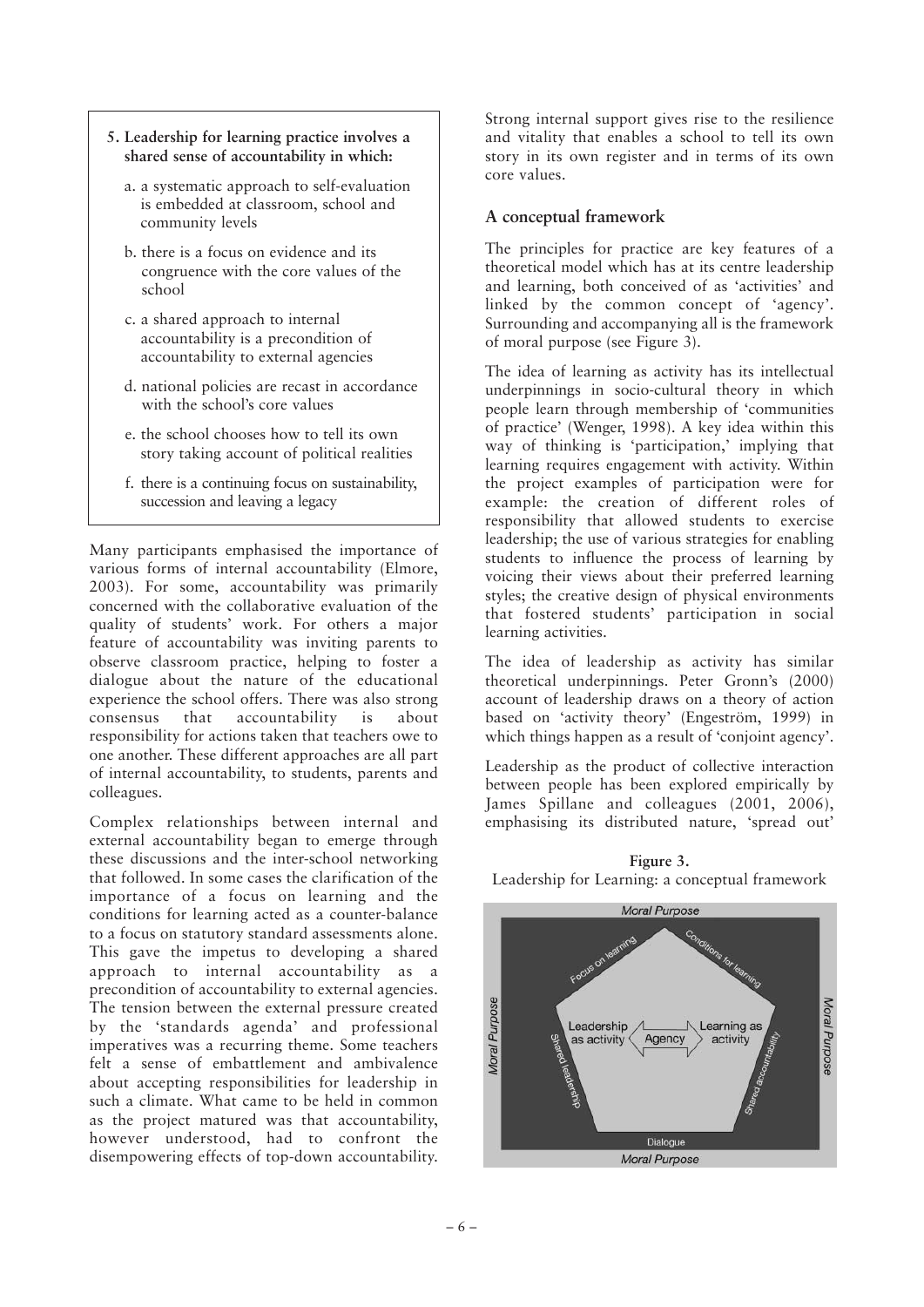within a school. In the Carpe Vitam project we saw many examples of developing practice which reflected this way of conceptualising leadership. For example reviewing lesson plans by inviting teachers to present a lesson to a group of colleagues from a range of different subject areas, with a protocol enabling colleagues to provide critical feedback in a non-threatening way. In another example teachers and students worked together to plan and evaluate lessons.

What links *learning as activity* and *leadership as activity* in our framework is the concept of *human agency*. Put simply, human agency is about the capacity for intentional action and the knowingness that enables us to monitor our own actions. It is what singles us out from other animals. Arguably, to be fully human is to exercise choice and to have a degree of control over the goals and processes integral to our daily lives. Social structures still constrain the way we act and think, but agency acts upon those social structures to reshape them (Giddens, 1984). Within the Carpe Vitam project we saw how the purposes of leadership and learning are realised when human agency is allowed to flourish. Indeed we came to understand that both leadership and learning are optimised when they become part of the same process.

### **Strategies for development**

The Carpe Vitam project was designed to support development work in the participating schools: leadership for learning principles had to be derived from reflective, experimental development work. This was very challenging for some schools where teachers found themselves already overwhelmed by the pace of change. In schools suffering from 'innovation overload' the project had to be construed as a layer of support for development already underway rather than as a brand new initiative.

A key strategy to support development work in participating schools was the allocation to each school of a 'critical friend', a strategy that has been a crucial element in a wide range of school improvement and school self-evaluation projects (Swaffield, 2004). The key to success here is the building of a trusting relationship within which a neutral outsider can bring an alternative perspective to bear. The critical friend raises questions, sharing data and viewpoints that constitute a catalyst for reflection and change. The purpose was to initiate a conversation that would help the schools to move forward with development work that resonated with the leadership for learning values and informed by research data gathered along the way. These conversations played an important part in the

discourse that flowed through project conferences, networking and related activity in the schools.

Another significant development strategy built into the project could be described as professional learning through networking. Participants were invited to present portraits of their schools at the international conferences, sometimes by presentations to the conference and sometimes by mounting displays of development initiatives. We borrowed 'thinking routines' from our sister project 'The Visible Thinking Project' to provide a scaffold for discussion (Perkins, 2003). At each of the conferences, participants shared their experience of innovation through focused workshops. One such activity involved the production of concise vignettes and a discussion protocol that enabled participants to ask questions of a given practice and consider its potential for adapting it. School visits were also built in to international conferences, strategies for focussing attention to their own situation. Analysing what visitors saw became the focus for development as the project proceeded, seeding a range of crossproject visits and exchanges that extended far beyond the arranged conferences and which persist at the present time (Swaffield, 2007).

These discussion and networking strategies had a life beyond their immediate use in the project conferences. Participants took them away and adapted them for use in their schools.

# **Practical tools and instruments**

Development strategies usually carry with them tools for the job whether it be a discussion protocol or an observation schedule, but in addition to all these were the research instruments developed by members of the international research team in consultation with practitioners.

One of the most important of our inquiry tools was a questionnaire administered twice during the project. It had a double-sided structure, with each of its forty or so items about leadership and learning requiring two responses – one indicating a perception of importance or value, the other indicating the respondent's perception of the extent of actual practice (MacBeath, Frost and Swaffield, 2005). This showed the gap between each school as it 'is' and how people would like it to be, a form of 'tin opener' (MacBeath, 2002), a device which opens up discussion. The survey data provided starting points for dialogue within and across schools, turning the many areas of ambiguity to positive benefit in exploring consensus and acknowledging difference.